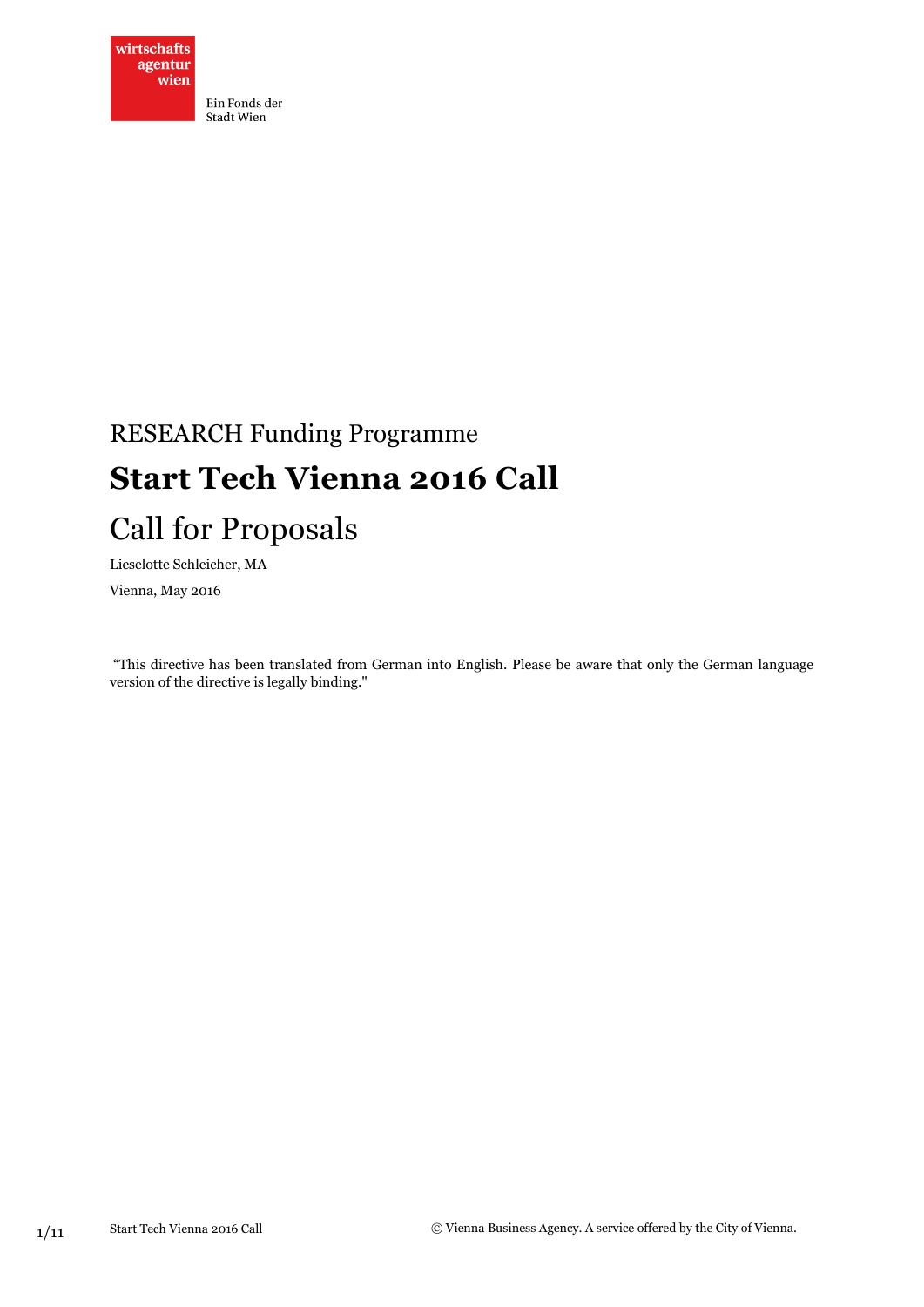

**1. Name of Call**

Start Tech Vienna 2016 Call

#### **2. Legal Bases**

This call for proposals tendered by the *Vienna Business Agency*. *A service offered by the City of Vienna* (Hereinafter: "Vienna Business Agency") is based on the guideline of the City of Vienna "FIT15 Plus – Research, Innovation, and Technology Promotion for Vienna 2015-  $2017$ " (by resolution of the Vienna Municipal Council November  $26<sup>th</sup>$ , 2014 ref. Pr.Z. 03039-2014/0001-GFW). This guideline (hereinafter "Guideline") is available for downloading at [www.wirtschaftsagentur.at](http://www.wirtschaftsagentur.at/). The Start Tech Vienna 2016 Call is carried out in the framework of the RESEARCH programme. The programme is treated in accordance with the provisions of section 4 of the General Block Exemption Regulation<sup>1</sup> (GBER) of the European Commission.

#### **3. Background**

Vienna is a city of entrepreneurs. According to a study from 2013, 8,403 companies have been founded in Vienna. <sup>2</sup> Particularly fast-growing types of new companies are Start-ups. Right now, one in thirteen newly established companies in Vienna are innovative, technology-intensive and based on a growth-oriented business model. Accordingly, 638 Viennese companies have been established as Start-ups in 2013. 70% of all Start-ups are founded in Vienna, which makes Vienna Austria's Start-up city.

Start-up entrepreneurs represent a new understanding of business. They are highly qualified innovators who are positioning Vienna as a business and information centre and promoting its international visibility.

This does not just keep talent and excellent research in Vienna. International companies are made aware of Vienna through Start-ups. They move where they can find know-how and economic success. The city has established itself as an economically important location for entrepreneurship through its young, technology-oriented Start-ups. Given its central location in Middle Europe, it is also an ideal location for innovators who want to reach clients easily.

 $\overline{a}$ 1 Regulation (EC) No. 651/2014 of the Commission from 17 June, 2014 for determining the compatibility of certain categories of aid with the domestic market in application of Articles 107 and 108 of the Treaty on the Functioning of the European Union ("General Block Exemption Regulation", hereinafter referred to by the acronym GBER)

<sup>2</sup> Start-up study for Vienna; [\(https://www.wien.gv.at/arbeit-wirtschaft/Start-up-studie.html;](https://www.wien.gv.at/arbeit-wirtschaft/start-up-studie.html) 23/02/2016).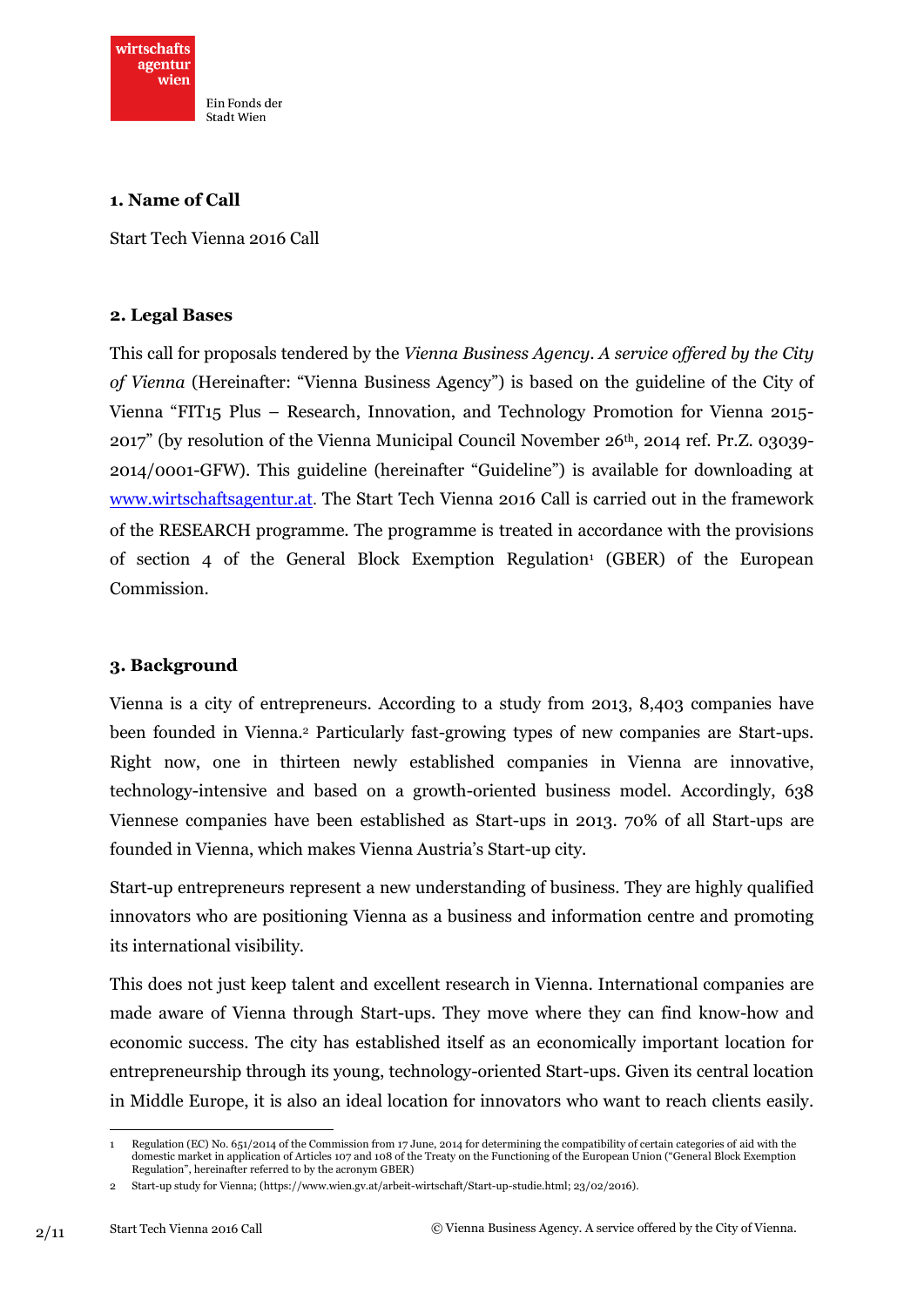

Vienna currently has a vibrant Start-up scene and a spirit of optimism that is supported by the Vienna Business Agency.

The Vienna Business Agency is strengthening its engagement in supporting Start-ups through its "Start-up City Vienna" branding. In addition to established measures, which consist of comprehensive coaching and networking assistance, the Start Tech Vienna 2016 Call places the focus on advanced technology and promotes Vienna as an attractive location for business and knowledge. Through these additional measures, the Vienna Business Agency intends to strengthen Start-ups.

More than three quarters of the newly founded companies are in technology, life sciences and ICT/IT. The most innovative Start-ups can be seen in these areas. Cutting-edge technology is based on research that is highly innovative and internationally visible. High-tech Start-up companies are characterized by taking technological risks and expecting technological progress.

Start-ups focusing on cutting-edge technology are at the centre of this call. Top-notch technology and new innovative companies are indispensable for research and development in Vienna. Young high-tech companies are especially important because the degree of innovation and orientation toward knowledge is disproportionately high in the high-tech sector, and the likelihood of producing new products or processes with exceptional potential is therefore higher than in other sectors. However, cutting-edge technology is not confined to one industry – it is characterized by high technological standards, above-average innovativeness and above-average risk. High-tech companies are usually trend setting and far ahead of their time. These kind of cutting-edge technology can be found, among others, in automotive, biotechnology, ICT, chemistry, and nanotechnology.

The Vienna Business Agency wants to use this call to support High-Tech Start-ups in their development, perfecting their technologies. A breakthrough towards marketable innovation represents a unique selling point and a competitive advantage for these Start-ups and entrepreneurs who are crucial for Vienna as a business and technology centre.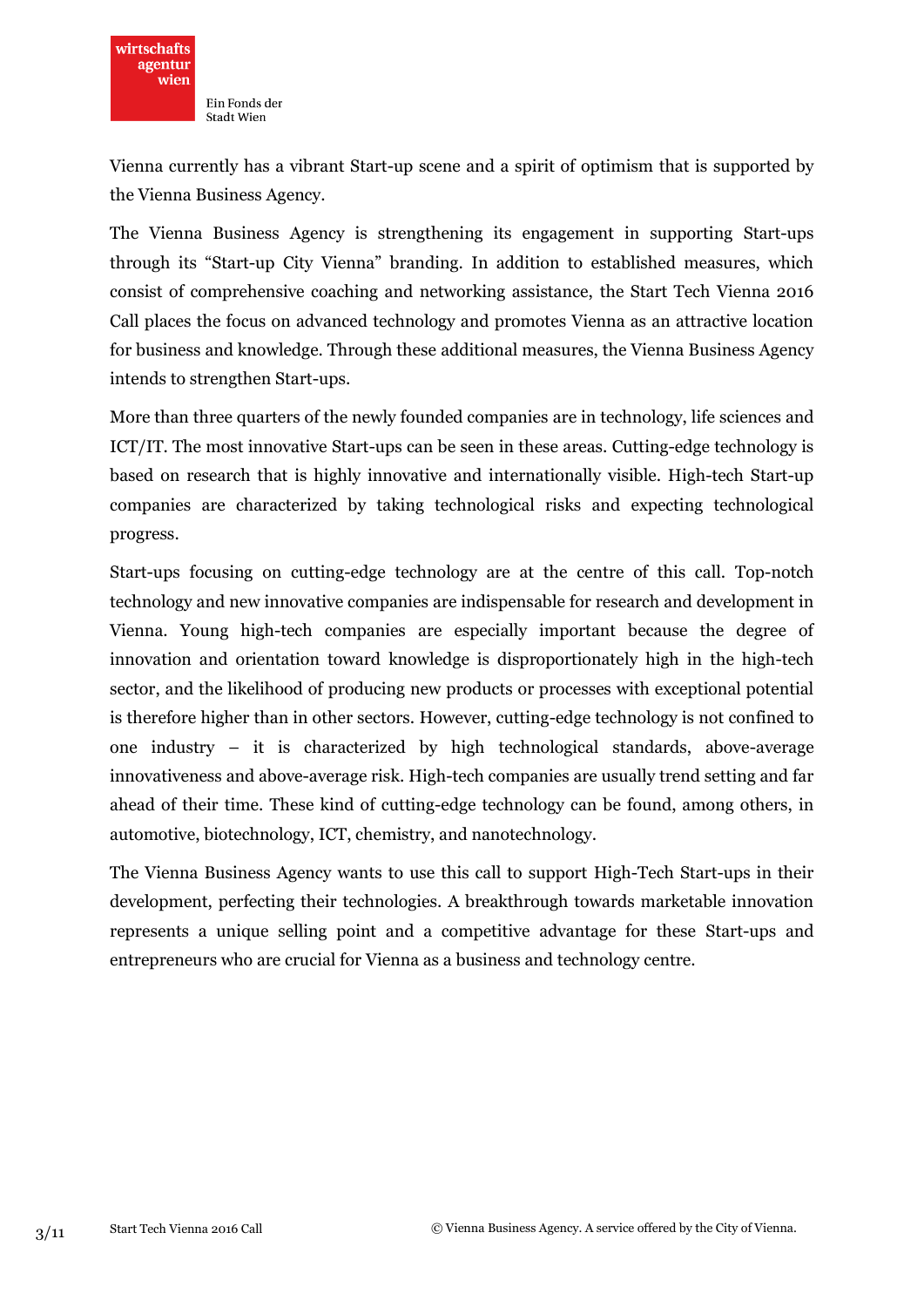## **4. Focus and objective**

Only R&D projects by Start-ups are eligible for funding. Start-ups are newly-founded companies up to 5 years old,<sup>3</sup> innovative and technology-intensive, based on a growthoriented and scalable business model. Their technology is trend-setting and ahead of its time.

Ideally projects are characterized by their high versatility and feature technologies that cut across borders. Projects of an interdisciplinary and cross-technology nature are particularly welcome. Expenditures for R&D projects are usually above average of a normal innovation project. Cost drivers usually are long times of development and difficulties in assessing chances for success. High-Tech Start-ups are often closely linked to scientific research. Submissions by companies pairing with scientific institutions (universities, technical colleges, university and non-university research institutions etc.) are highly recommended and represent the spirit of cooperation between science and business as well as the exchange of knowledge that is strongly supported by this call.

In the application, the "state of the art" has to be described clearly, and the submitted project and related research and development have to demonstrate a significant step forward beyond the current state of technology. 4

The call includes projects from all industries and is open to all fields of technology as well as companies that do potentially disruptive research.

Some examples of current advanced technology include biotechnology, nanotechnology, materials technologies, optical technologies, air and space technology, ICT and applications for transportation, the environment and energy. 5

**<sup>.</sup>** 3 Derived from the EU definition; Official Journal of the European Union; Regulation (EU) No. 651/2014 of the Commission; chapter 3, section 3, article 22 [\(http://eur-lex.europa.eu/legal-content/DE/TXT/?uri=CELEX%3A32014R0651;](http://eur-lex.europa.eu/legal-content/DE/TXT/?uri=CELEX:32014R0651)) 15/03/2016).

<sup>4</sup> "An invention is considered new if it is not part of the current state of technology. Everything that has been made available to the public by written or oral description, by use, or in any other way is the current state of technology", Austrian Patent Law 1970; §3. [\(https://www.ris.bka.gv.at/GeltendeFassung.wxe?Abfrage=Bundesnormen&Gesetzesnummer=10002181;](https://www.ris.bka.gv.at/GeltendeFassung.wxe?Abfrage=Bundesnormen&Gesetzesnummer=10002181).03/2016).

<sup>5</sup> Examples can be found in the Appendix.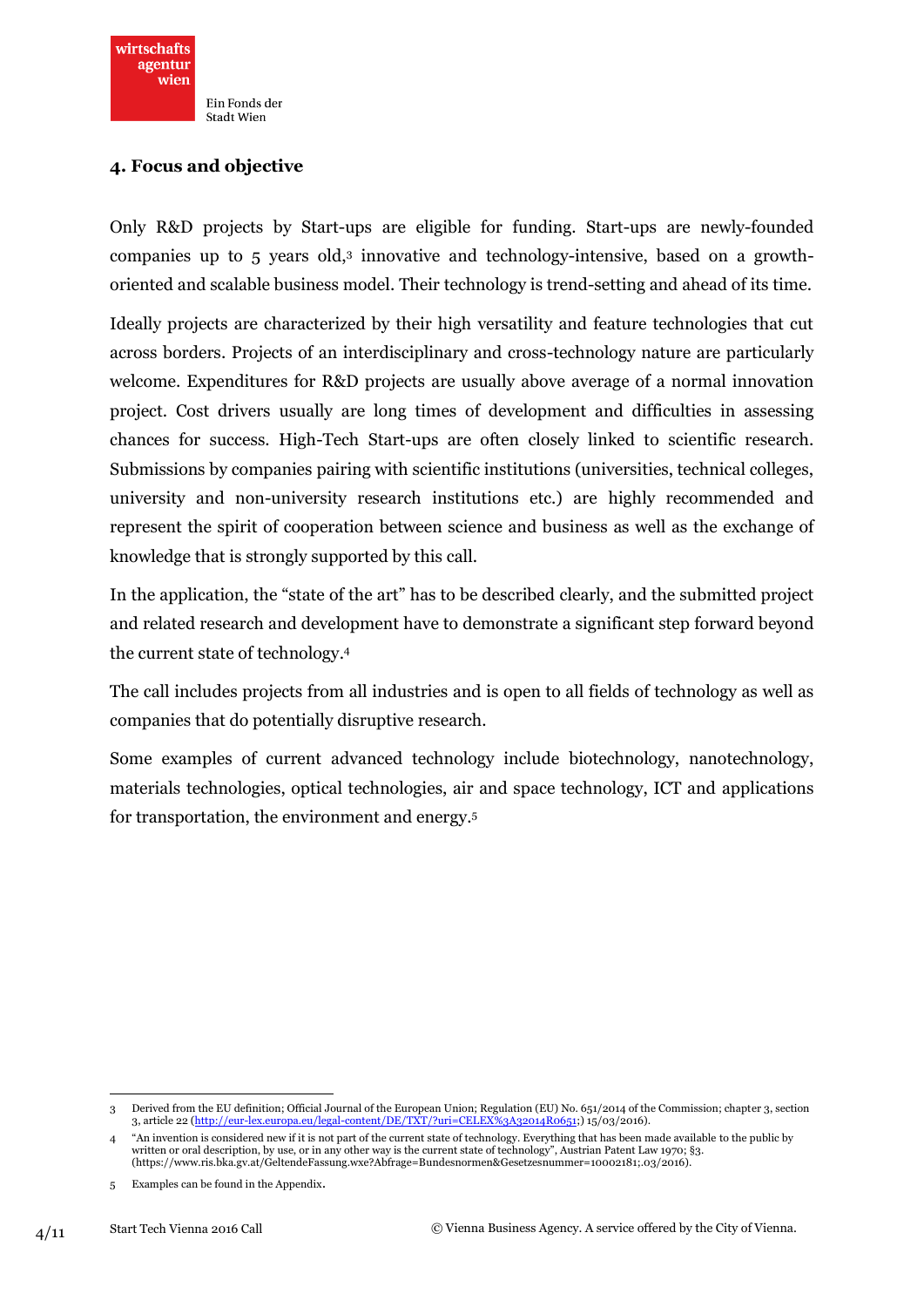### **5. Participants**

The lead applicants have to be Viennese newly-found Start-ups up to 5 years old. The founding date of the company is defined as the date of entry into the commercial registry or the issue date of the tax number.

Established companies (older than 5 years) can be involved in Start-ups up to a maximum of 50%. A change of legal form in relation to an existing operation or a mere change in person of the owner is not a re-establishment of the company according to the present call by the Vienna Business Agency.

Under observance of the above-mentioned requirements, all "eligible applicants" in accordance with point 2.3 of the underlying FIT15 Plus Guideline are eligible to participate.

## **6. Terms and conditions of the Call for Proposals**

In the framework of the Start Tech Vienna 2016 Call, eligible R&D projects are defined as projects carried out by Viennese companies

- dealing with current research questions going beyond mere product development and the current state of technology,
- with a basic business-implementation strategy, deriving future economic value for the City of Vienna,
- and leading to mediate or immediate products, services, or process innovations.

Eligible projects must fall under the EU definitions of "industrial research" (IR) or "experimental development" (ED). 6

According to the definition in the Frascati Manual of the OECD, <sup>7</sup> R&D is a

"*creative work undertaken on a systematic basis in order to increase the stock of knowledge [or] the use of this stock of knowledge to devise new application*".

 $\overline{a}$ 6 See GBER article 2, point 84-86 or FIT15 Plus Guideline, section 2.1.2.

<sup>7</sup> See OECD; Frascati Manual 2015;( [http://www.oecd-ilibrary.org/docserver/download/9215001ec004.pdf?expires=1456756502 & id = id &](http://www.oecd-ilibrary.org/docserver/download/9215001ec004.pdf?expires=1456756502&id=id&accname=guest&checksum=18DDD25283787B59618D00D23881B497) [accname = guest & checksum = 18DDD25283787B59618D00D23881B497;](http://www.oecd-ilibrary.org/docserver/download/9215001ec004.pdf?expires=1456756502&id=id&accname=guest&checksum=18DDD25283787B59618D00D23881B497) 15/03/2016).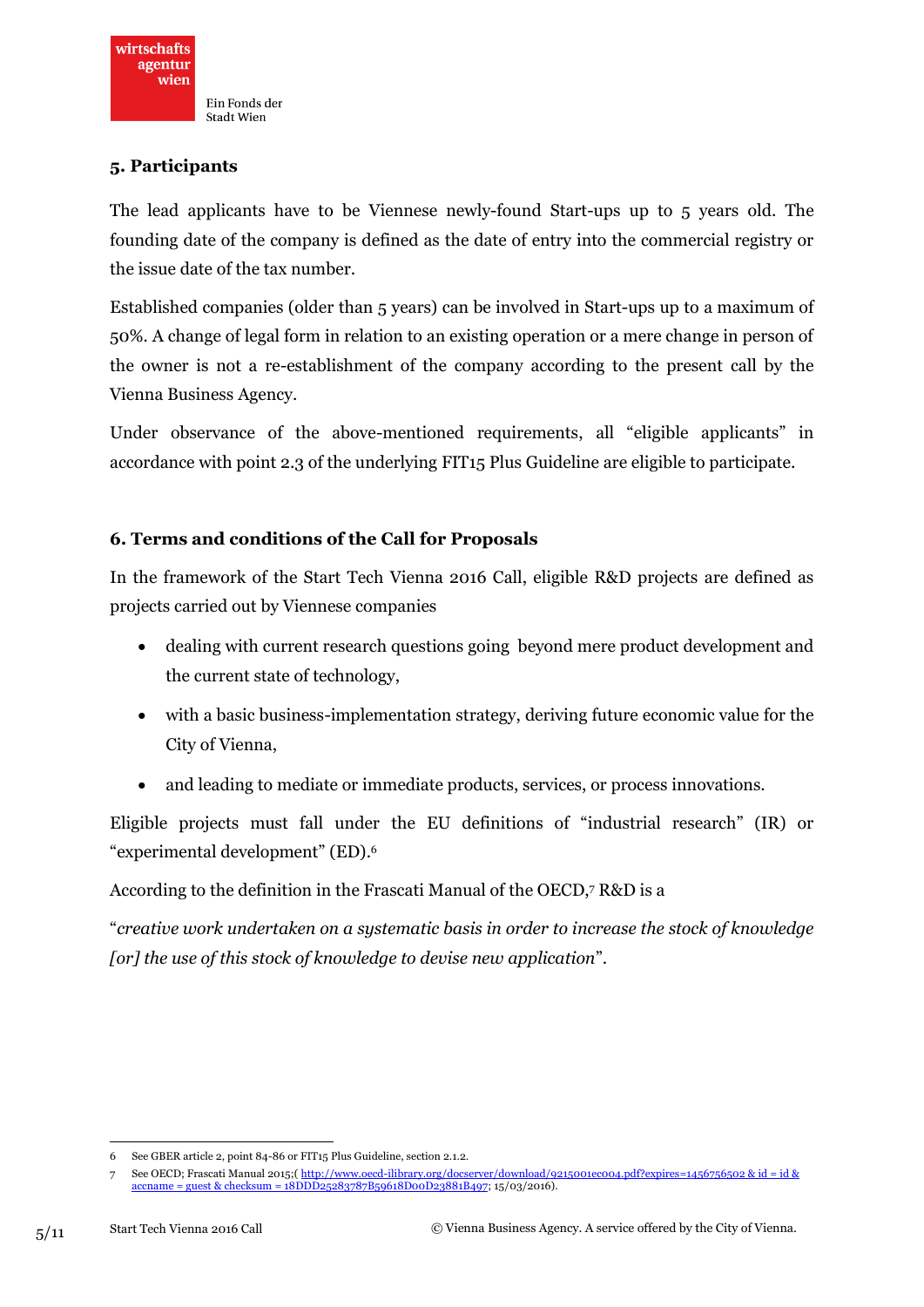The 2015 Manual identifies 5 characteristics of R&D activities:

- 1. "Novel": new knowledge, new information, new application
- 2. "Creative": based on new concepts, hypotheses
- 3. "Uncertain": risk concerning objectives, cost, time
- 4. "Systematic": project organisation, no coincidences
- 5. "Transferable/reproducible": results are reproducible or transferable

The leading company must carry out major parts of the project-related R&D activities themselves and carry the substantial part of the risk associated with the implementation of the project, particularly the risk associated with the implementation of the R&D results in business.

#### *Eligible Costs*

Only R&D and project-related personnel costs that the company (or the partners of a joint submission) incur as internal or external personnel costs<sup>8</sup> are eligible.

For small and medium-sized companies,<sup>9</sup> the costs associated with the protection of the company's own research and development results (IPR) are eligible as well.<sup>10</sup>

#### *Funding Rate*

The funding rate depends on the classification of research according to the EU: Parts of the project (work packages) defined as experimental development (ED) are subject to a funding rate of 25% for large companies, 35% for medium-sized companies and 45% for small companies. Parts of the project (work packages) defined as industrial research (IR) are subject to a funding rate of 50% for large companies, 60% for medium-sized companies and 70% for small companies.

**.** 

<sup>8</sup> Internal personnel costs are costs for the applicant company employees who are directly involved with R&D work. For small companies, the value of work done by owners and parties directly involved in the project may also be included. External costs are allocable costs associated with contracted R&D work by third parties or - only for SMEs - in connection with the obtaining, validation process, and defence of patents and other intangible assets in the course of the implementation of the project. On this, see FIT15 Plus Guideline, pt. 1.1.2. and pt. 2.4.2. (personnel costs) and pt. 2.4.3. (costs for external services).

<sup>9</sup> Definition of company sizes: On this, see FIT15 Plus Guideline, pt. 2.1.1. or GBER, appendix I, article 2.

<sup>10</sup> Costs related to the acquisition, validation or defence of patents and other intangible assets are subject to a funding rate of 50%. See FIT15 Plus Guideline, pt. 1.1.2.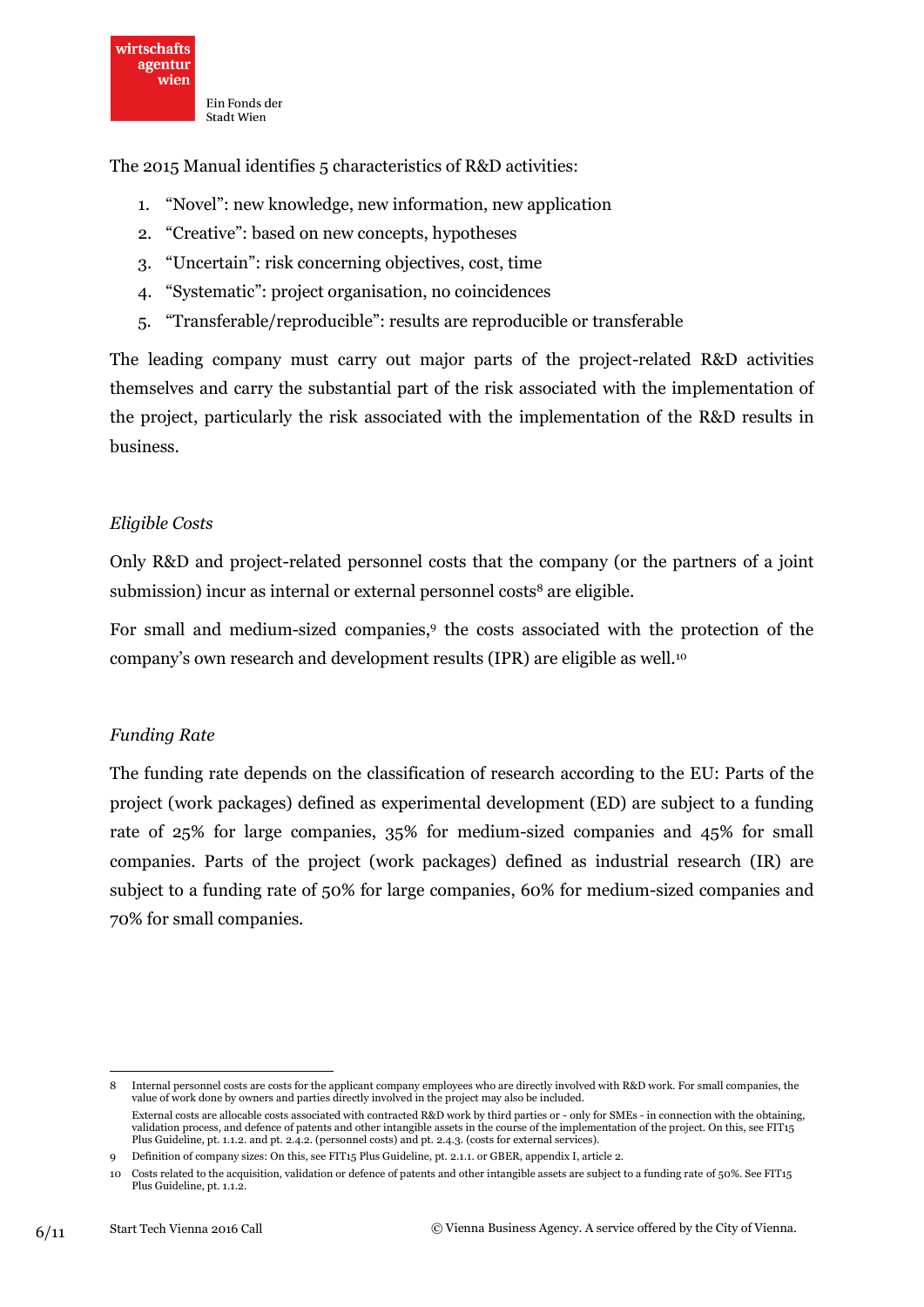#### *Cooperative Projects*

For cooperative projects, there is a possible supplement of up to  $15\%,$ <sup>11</sup> if the following conditions are met: *Cooperatives*, in contrast to contractual relationships, are not operated according to the principle of performance and counter-performance but are carried out of a common interest where the rights and obligations of each partner are defined in the context of the cooperative. All partners of a cooperative research project bear costs and receive rights to the research results.

For cooperative projects involving at least two (stand-alone) companies, no single company may defray more than 70% of the eligible costs. In addition, cooperative projects must involve cooperation with at least one small or medium-sized company or cross borders. For cooperation between a company and a research facility, the research facility must bear at least 10% of the eligible costs, and it must have the right to publish the results of the work insofar as the institution conducts the work.

## *Joint Submission/ Partner Application*

If a project is carried out jointly with one or more partners, cooperation partners from any sector and without any geographical limitations are permitted as a rule. If, however, this cooperation partner wants to include their own project costs in the context of a joint submission, they must be an eligible partner in accordance with FIT15 Plus Guideline, pt. 2.5.8. Only in this case is it possible to include the partner's costs in the basis for the assessment of funding.

**<sup>.</sup>** 11 Permitted up to a maximum of 80%. See also FIT15 Plus Guideline, pt. 1.1.2 and 2.2.4.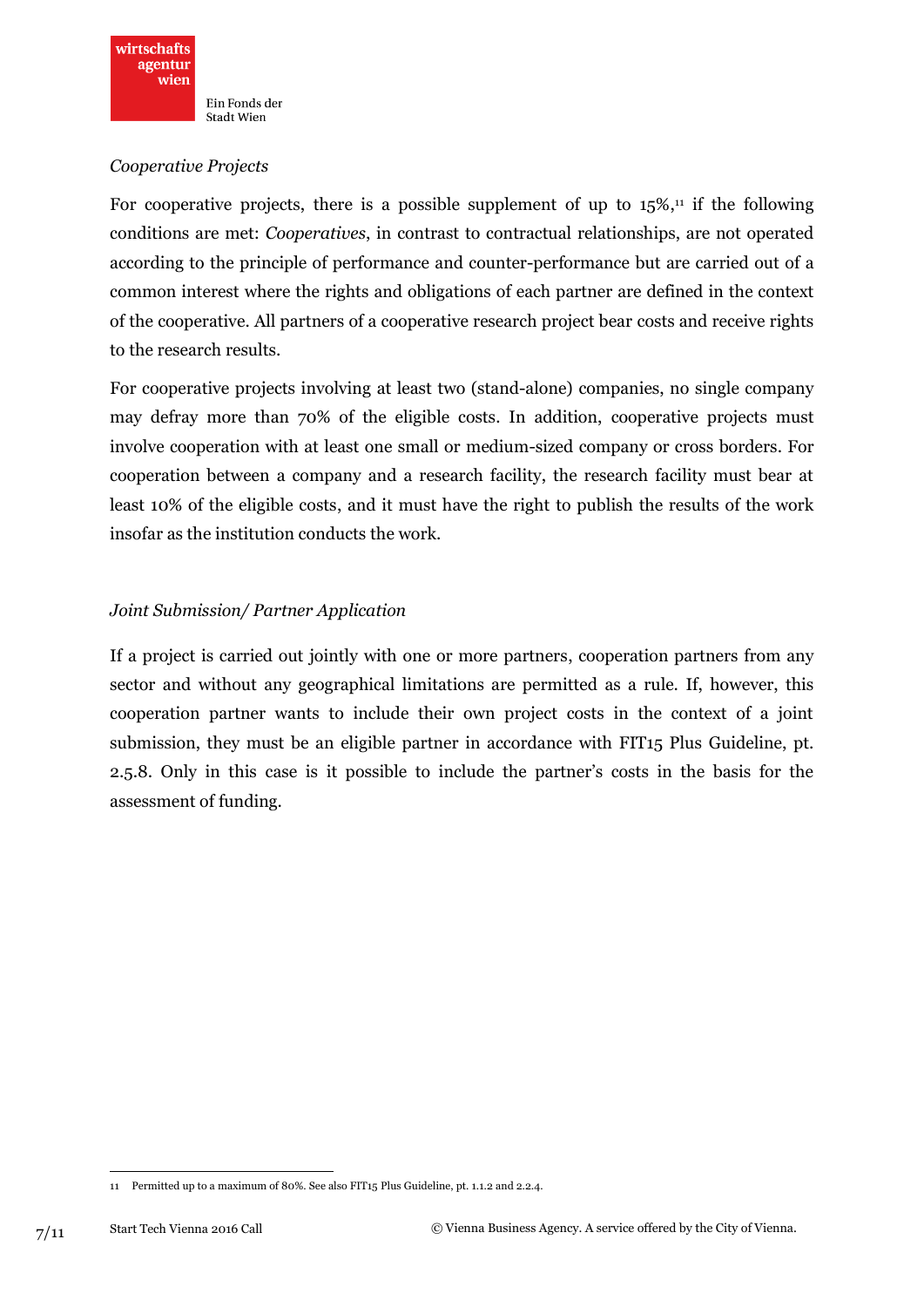

**7. Maximum Funding** 

The maximum funding per project is EUR 500,000.

#### **8. Available Budget**

The total budget made available for this call is EUR 2,000,000.

#### **9. Managing Authority**

The Call is managed by the Vienna Business Agency, Mariahilfer Straße 20, 1070 Vienna. The necessary funds are provided by the City of Vienna.

#### **10. Deadlines**

Applications for this call may be submitted from Tuesday, 31 May, 2016, 00:00 until Wednesday, 14 September, 2016, 24:00 at [https://cockpit.wirtschaftsagentur.at](https://cockpit.wirtschaftsagentur.at/).

The application is to be completed in German or English within the above-mentioned period and submitted online to the Vienna Business Agency. After registration at [https://cockpit.wirtschaftsagentur.at](https://cockpit.wirtschaftsagentur.at/) application documents will be available from the announcement of this call until its deadline. The signed "Ansuchenechtheitszertifikat", which is legally binding for the company, is to be submitted as soon as possible and in original form to the Vienna Business Agency, Mariahilfer Straße 20, 1070 Vienna.

#### **11. Evaluation**

Applications must comply with the above objectives and terms of the Call and will be evaluated in accordance with the evaluation indicators listed in the FIT15 Plus Guideline, section 2.6.3 according to a standardized evaluation system available at [www.wirtschaftsagentur.at.](http://www.wirtschaftsagentur.at/) The assessment will be carried out by a jury of international experts. An applicant company is allowed to exclude a maximum of up to two persons or institutions from the evaluation of the application by providing their names and addresses if there are circumstances that may call impartiality into question. The contents of applications, as well as the detailed results of the evaluation, are available only to the managing authority of the call and the jury members. The name of the project, a short description and the amount of the grant will be published.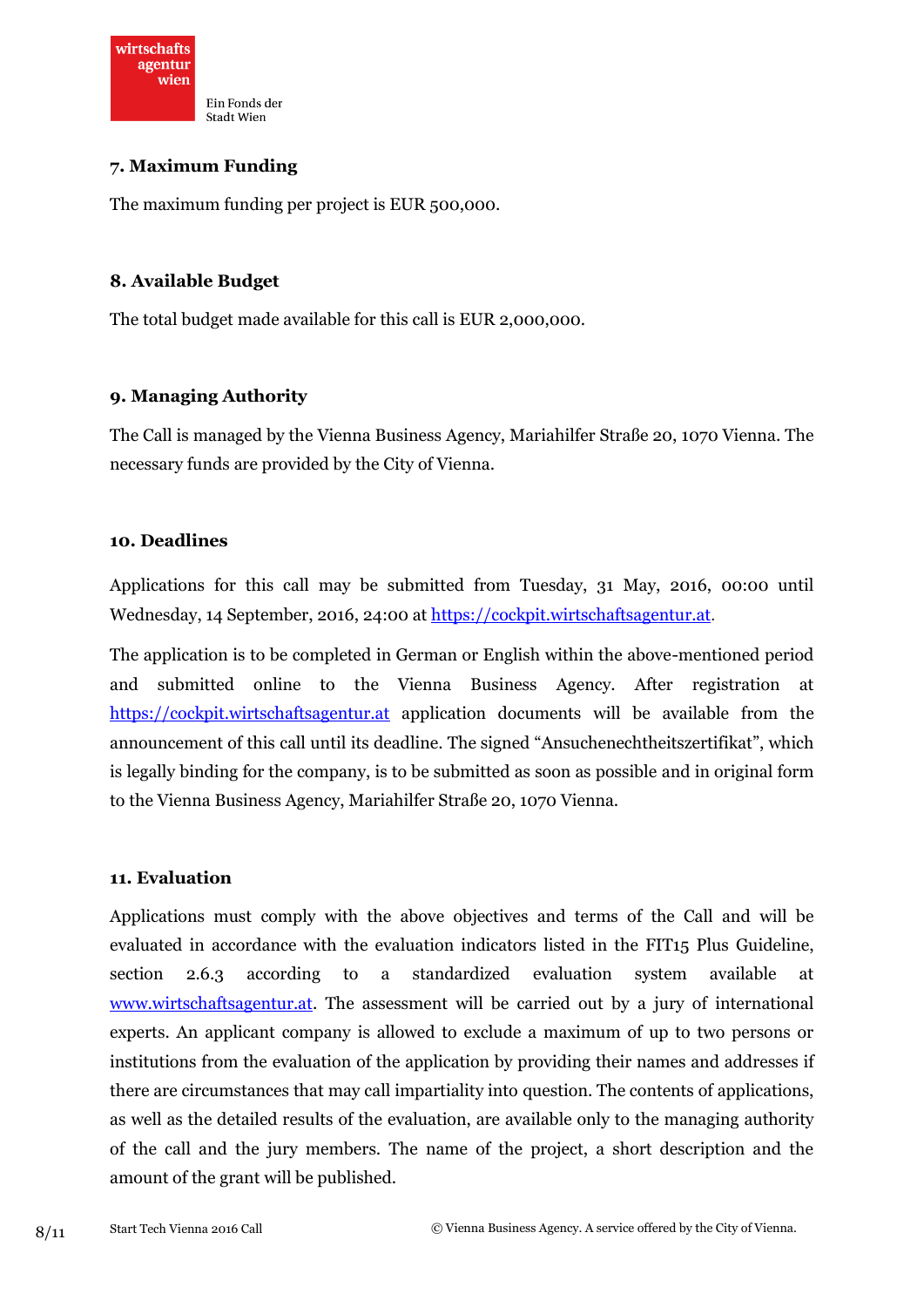#### **12. Subsequent procedure**

After the evaluation process the applications that meet the requirements for the call will be ranked according to their quality and be nominated in accordance with budget limitations by the Executive Committee of the Vienna Business Agency. The maximum funding rate in accordance with EU regulations will be observed.

On the basis of these recommendations, the Magistrate of the City of Vienna will make the final choice regarding funding. Communication of this decision will follow in writing. The funding amounts named are always maximum amounts.

#### **13. Funding**

a) Cash Allowance as R&D Funding

Cash allowances are provided for the implementation of the best R&D projects. Funding is made according to the ranking of the applications. Supplements are provided in the amount listed below until the allotted budget for these supplements is exhausted.

The amount of the supplements is calculated, following FIT15 Plus Guideline, section 1.1.2, according to the nature of the project costs and the eligible funding for project costs established in the course of the evaluation.

b) Awards

The application ranked first is awarded a prize of EUR 15,000 in addition to the funding; the application ranked second receives a prize of EUR 10,000, and the application ranked third receives a prize of EUR 5,000.

c) Bonus

Projects led by an appropriately qualified woman<sup>12</sup> working for the lead or partner company<sup>13</sup> will receive a bonus of EUR 10,000 in the event that funding is awarded.

 $\overline{a}$ 12 This applies to an employee of an applicant company or, in a partner application, a partner eligible to apply, in accordance with 2.5.8. FIT15 Plus Guideline.

<sup>13</sup> According to FIT15 Plus Guideline, pt. 2.5.8.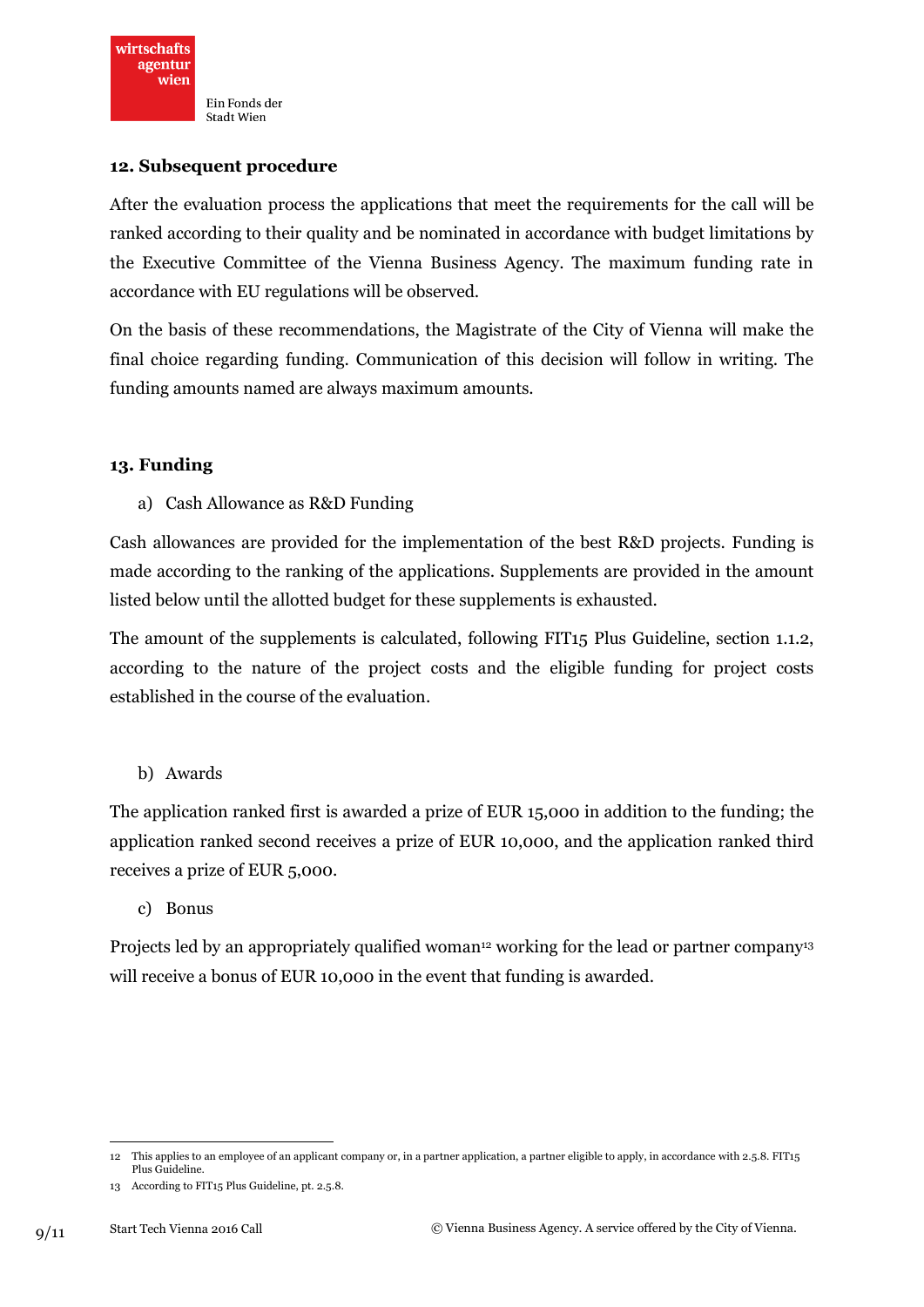

#### **13. Further Information**

Information about this call, as well as the supporting documents (in particular, FIT15 Plus Guideline and the Evaluation System), are available at [www.wirtschaftsagentur.at.](http://www.wirtschaftsagentur.at/) Please make an appointment with Ms. Lieselotte Schleicher, MA, by e-mail at [schleicher@wirtschaftsagentur.at](mailto:schleicher@wirtschaftsagentur.at) or by phone at + 43-1-4000-86169.